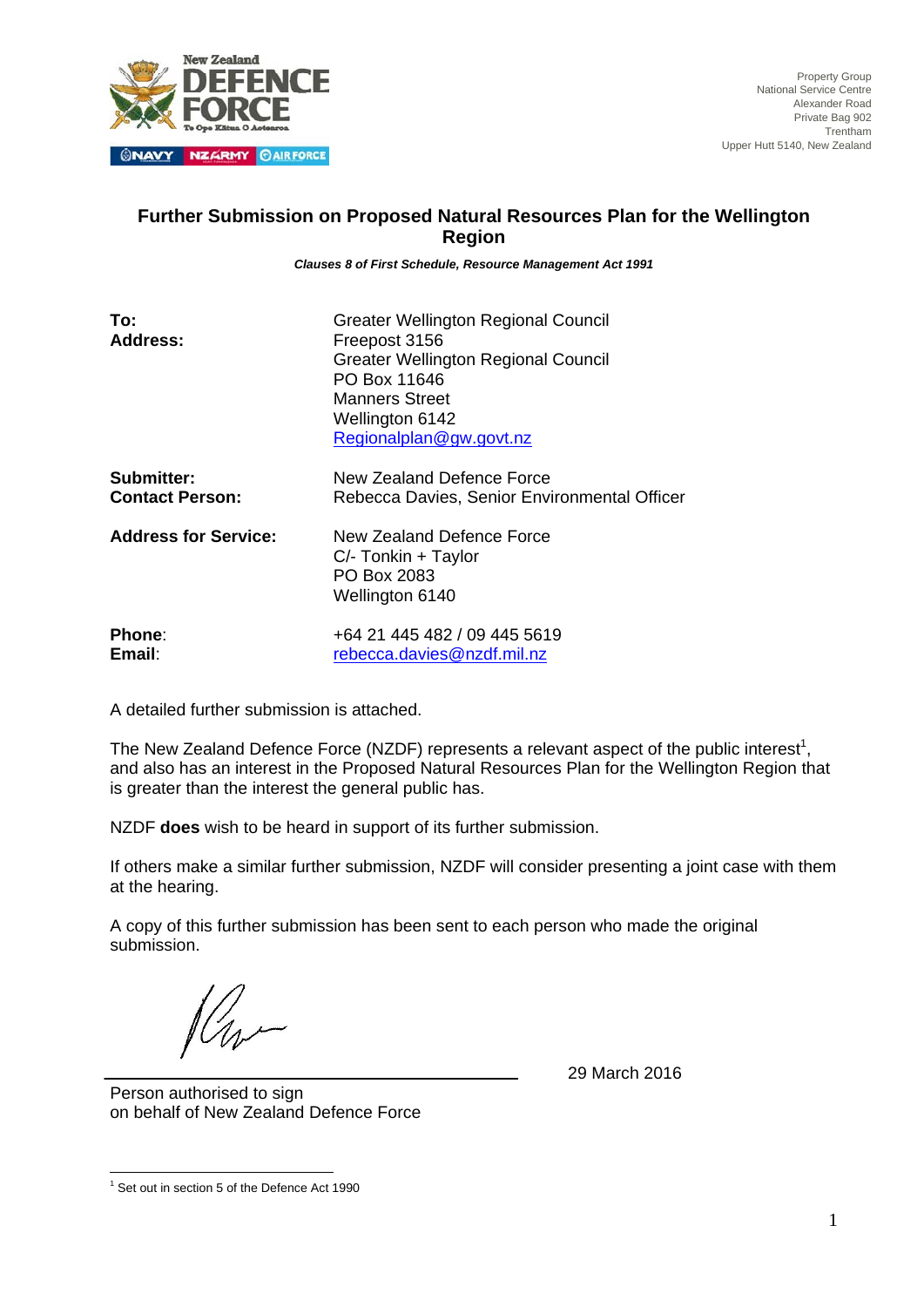|                | Submitter:                                                                                                                        | Submission<br><b>Number</b> | <b>Position</b>    | <b>Submission</b><br>Point | <b>Reasons</b>                                                                                                                                                                                                                                                                                                                                                              | <b>Relief sought</b>                                                                                                                                                                    |  |  |
|----------------|-----------------------------------------------------------------------------------------------------------------------------------|-----------------------------|--------------------|----------------------------|-----------------------------------------------------------------------------------------------------------------------------------------------------------------------------------------------------------------------------------------------------------------------------------------------------------------------------------------------------------------------------|-----------------------------------------------------------------------------------------------------------------------------------------------------------------------------------------|--|--|
|                | <b>Entire Plan</b>                                                                                                                |                             |                    |                            |                                                                                                                                                                                                                                                                                                                                                                             |                                                                                                                                                                                         |  |  |
| $\mathbf{1}$   | Roading, Parks and<br><b>Gardens and Solid</b><br>Waste departments of<br>Hutt City Council and<br><b>Upper Hutt City Council</b> | <b>S85</b>                  | Support            | 001                        | The use of avoid infers a form of prohibition and may<br>constrain activities that provide essential services to<br>the community, including defence facilities or which<br>are otherwise appropriate when considering Part 2 of<br>the RMA.                                                                                                                                | Accept the submitter's relief sought to<br>reconsider the use of avoid throughout the<br>Plan, to ensure that it does not<br>unnecessarily and inappropriately constrain<br>activities. |  |  |
|                | Interpretation                                                                                                                    |                             |                    |                            |                                                                                                                                                                                                                                                                                                                                                                             |                                                                                                                                                                                         |  |  |
| $\overline{2}$ | <b>Wellington City Council</b>                                                                                                    | S286                        | Support            | 038                        | The definition as it is currently drafted is unclear in<br>relation to what land would be considered to be<br>"erosion prone". The definition should be clearer and<br>this could be achieved by accepting the submitter's<br>relief, which requests that erosion prone areas are<br>mapped or by amending the definition to show how<br>the 20 degree slope is determined. | Accept the submitter's relief sought to the<br>definition of erosion prone land.                                                                                                        |  |  |
| $\overline{3}$ | New Zealand Fire<br>Commission and<br><b>Wellington Rural Fire</b><br>Authority                                                   | S142                        | Support<br>in part | 002                        | Adding a definition for firefighter training provides<br>clarification for users of the Plan. NZDF wishes to be<br>involved in any discussions around the wording of such<br>a definition as NZDF also undertakes firefighter<br>training activities.                                                                                                                       | Accept the submitter's relief sought to<br>include a definition for firefighter training.                                                                                               |  |  |
| 4              | Roading, Parks and<br>Gardens and Solid<br>Waste departments of<br>Hutt City Council and<br><b>Upper Hutt City Council</b>        | <b>S85</b>                  | Support            | 031                        | It is not considered appropriate to capture all river and<br>lake beds under a "blanket" definition for high hazard<br>areas. Instead, an appropriate assessment of any<br>actual hazard present should be undertaken and this<br>should feed into the Plan's policy framework including<br>Policy 27.                                                                      | Accept the submitter's relief sought to<br>amend the definition of 'high hazard areas',<br>where it is based on appropriate<br>assessments of actual hazards.                           |  |  |
|                | Objectives                                                                                                                        |                             |                    |                            |                                                                                                                                                                                                                                                                                                                                                                             |                                                                                                                                                                                         |  |  |
| 5              | NZ Transport Agency                                                                                                               | S146                        | Oppose             | 050                        | While the amendments to provide for regionally<br>significant infrastructure are supported, NZDF<br>disagrees with the wording suggested by the<br>submitter, as they may imply that other structures are                                                                                                                                                                   | Reject the submitter's relief sought to<br>Objective O21.                                                                                                                               |  |  |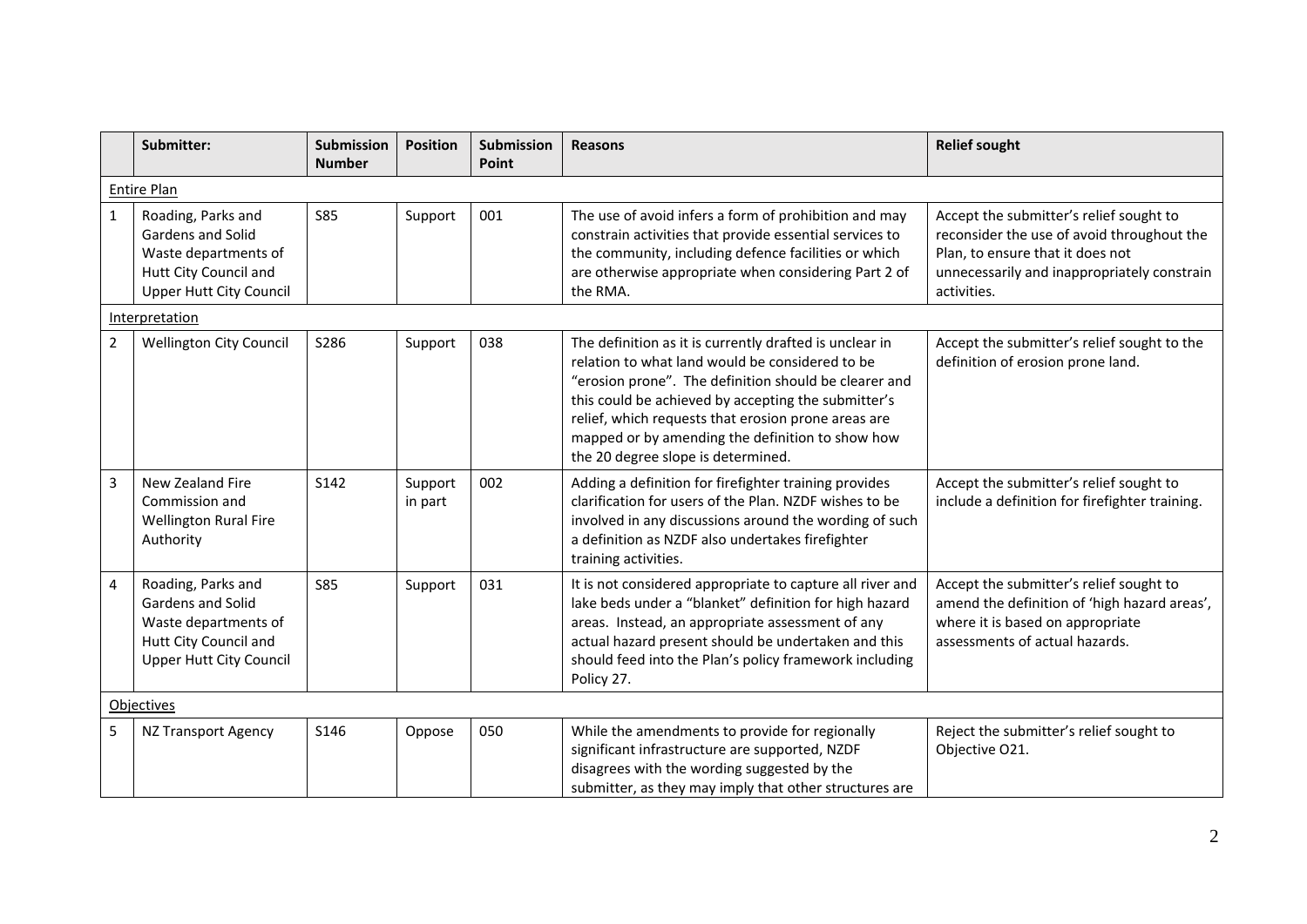|                | Submitter:                                                                                                          | Submission<br><b>Number</b> | <b>Position</b>    | <b>Submission</b><br>Point | Reasons                                                                                                                                                                                                                          | <b>Relief sought</b>                                                                                                                                                                                                                                      |
|----------------|---------------------------------------------------------------------------------------------------------------------|-----------------------------|--------------------|----------------------------|----------------------------------------------------------------------------------------------------------------------------------------------------------------------------------------------------------------------------------|-----------------------------------------------------------------------------------------------------------------------------------------------------------------------------------------------------------------------------------------------------------|
|                |                                                                                                                     |                             |                    |                            | inappropriate in high hazard areas where this may not<br>necessarily be the case. NZDF wishes to be involved in<br>discussions around the wording of this provision.                                                             |                                                                                                                                                                                                                                                           |
| 6              | Transpower NZ Ltd                                                                                                   | S165                        | Support            | 005                        | It is appropriate to recognise the various benefits of<br>regionally significant infrastructure, including at a local<br>scale. Regionally significant infrastructure should be<br>both recognised and provided for in the Plan. | Accept the submitter's relief sought to<br>Objective O12.                                                                                                                                                                                                 |
|                | Policies                                                                                                            |                             |                    |                            |                                                                                                                                                                                                                                  |                                                                                                                                                                                                                                                           |
| $\overline{7}$ | Roading, Parks and<br>Gardens and Solid<br>Waste departments of<br>Hutt City Council and<br>Upper Hutt City Council | <b>S85</b>                  | Support            | 025                        | The policy does not currently read well, and definition<br>of source control does not relate well to sediment<br>generation and the use of offset is unclear in relation<br>to sediment discharge.                               | Accept the submitter's relief sought to<br>policy P97 to improve clarity, including<br>definitions of the associated terms, namely<br>source control and offset.                                                                                          |
| $\,8\,$        | <b>NZ Transport Agency</b>                                                                                          | S146                        | Support<br>in part | 092                        | The additional wording suggested by the submitter<br>assists in ensuring policy P27 provides for assessment<br>of the particular situation and site specific<br>requirements. It also ensures the clause is less<br>absolute.    | Accept the submitter's relief sought to the<br>additional wording suggested for Policy P27<br>clause (c), as follows:<br>"(c) the development does not cause or<br>exacerbate natural hazards in other areas<br>to an unacceptable degree;"               |
| $\overline{9}$ | Powerco                                                                                                             | <b>S29</b>                  | Support            | 022                        | NZDF supports the change to this policy to allow a<br>more flexible approach that can take into account<br>individual circumstances. NZDF wishes to be involved<br>in any discussions around the wording of this policy.         | Accept the submitter's relief sought to the<br>modification to Policy P27 clause (b), being<br>"(b) the risk to the development and/or<br>residual risk after hazard mitigation<br>measures, assessed using a risk-based<br>approach, is low acceptable." |
| 10             | Hutt City Council                                                                                                   | <b>S84</b>                  | Support            | 017                        | As written policy P27 is overly restrictive and should be<br>amended to be less absolute.                                                                                                                                        | Accept the submitter's relief sought to<br>reconsider the use of 'avoid' in policy P27.                                                                                                                                                                   |
| Air Quality    |                                                                                                                     |                             |                    |                            |                                                                                                                                                                                                                                  |                                                                                                                                                                                                                                                           |
| 11             | Roading, Parks and<br>Gardens and Solid<br>Waste departments of                                                     | <b>S85</b>                  | Support            | 012                        | The notified plan requires consent to be obtained for<br>discharges that haven't been anticipated, although the<br>potential effects of the discharge may not warrant                                                            | Accept the submitter's relief sought,<br>specifically in relation to Point 012.                                                                                                                                                                           |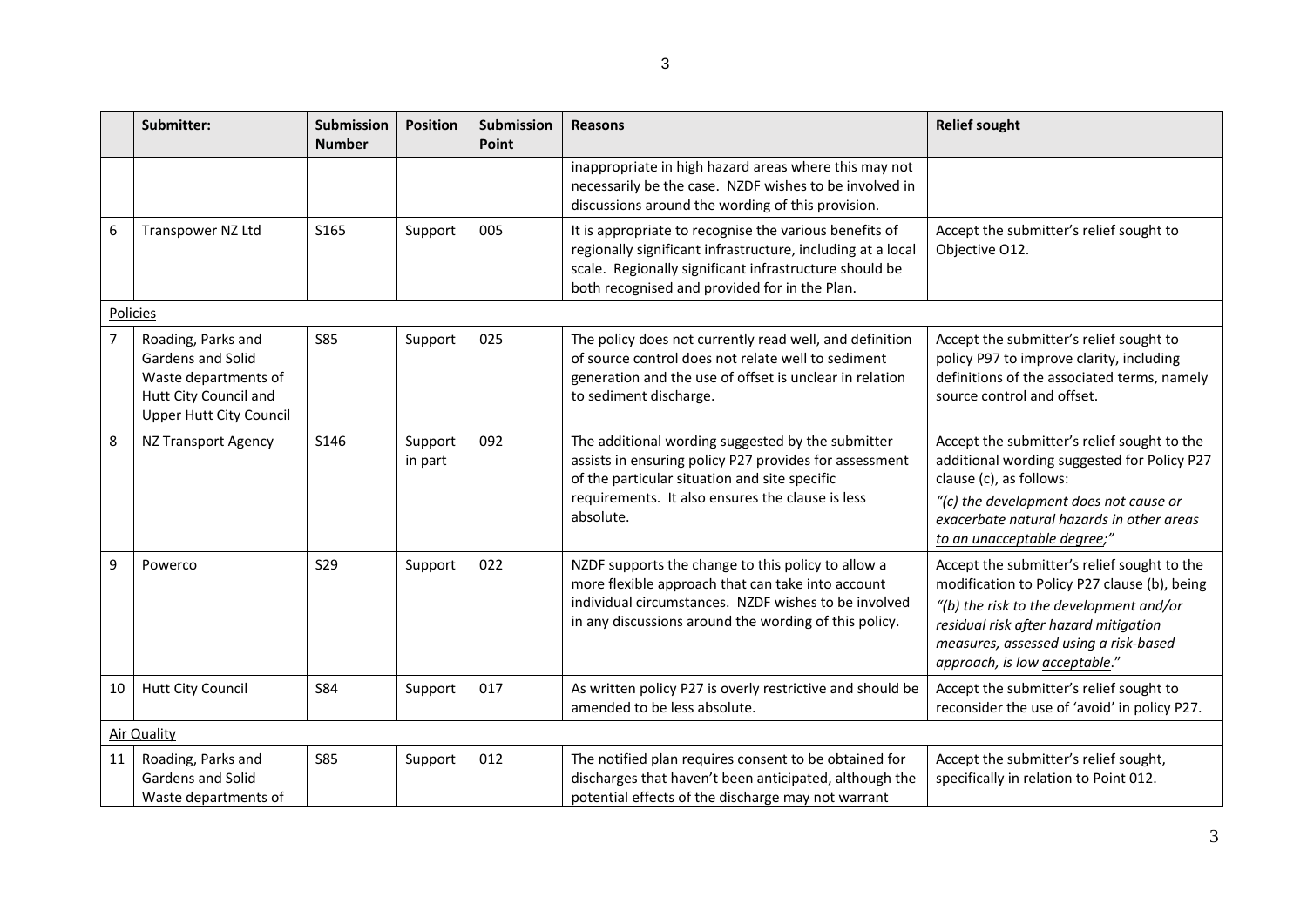|                                   | Submitter:                                                                                                                 | Submission<br><b>Number</b> | <b>Position</b> | Submission<br>Point | <b>Reasons</b>                                                                                                                                                                                                                                                                                                                                                                                                     | <b>Relief sought</b>                                                                                                                                                                                |  |
|-----------------------------------|----------------------------------------------------------------------------------------------------------------------------|-----------------------------|-----------------|---------------------|--------------------------------------------------------------------------------------------------------------------------------------------------------------------------------------------------------------------------------------------------------------------------------------------------------------------------------------------------------------------------------------------------------------------|-----------------------------------------------------------------------------------------------------------------------------------------------------------------------------------------------------|--|
|                                   | Hutt City Council and<br><b>Upper Hutt City Council</b>                                                                    |                             |                 |                     | control.<br>The fuels based focus of the notified rules is<br>inconsistent with the effects based approach of the<br>RMA. The Plan should reflect this effects based<br>approach.                                                                                                                                                                                                                                  |                                                                                                                                                                                                     |  |
| 12                                | Roading, Parks and<br>Gardens and Solid<br>Waste departments of<br>Hutt City Council and<br><b>Upper Hutt City Council</b> | <b>S85</b>                  | Support         | 080                 | The discretionary activity status in the Plan is overly<br>onerous and a restricted discretionary activity status is<br>considered more appropriate as the matters for<br>discretion can be readily identified.                                                                                                                                                                                                    | Accept the submitter's relief sought to the<br>restricted discretionary activity status of<br>Rules R37 and R38 in relation to<br>agrichemical discharges.                                          |  |
| 13                                | Horticulture NZ                                                                                                            | S307                        | Support         | 064                 | Restricted discretionary status provides clear guidance<br>on the matters assessed for applications, giving clear<br>guidance to users of agrichemicals.                                                                                                                                                                                                                                                           | Accept the submitter's relief sought to the<br>activity status of agrichemical discharges<br>Rule R38 being Restricted discretionary and<br>the suggested matters of discretion under<br>this rule. |  |
| 14                                | Transpower NZ Ltd                                                                                                          | S165                        | Support         | 025                 | The discharge of contaminants to air not otherwise<br>provided for under the fuels-based approach are<br>subject to the catch-all discretionary rule, which is<br>considered overly restrictive and could result in<br>unnecessary reliance on the resource consent process.<br>It is appropriate to provide for minor discharges to air<br>as a permitted activity, subject to fair and reasonable<br>conditions. | Accept the submitter's relief sought to<br>provide for minor discharges to air through<br>an additional permitted activity rule, similar<br>to that for discharges to water under Rule<br>R42.      |  |
| Discharges (to land and to water) |                                                                                                                            |                             |                 |                     |                                                                                                                                                                                                                                                                                                                                                                                                                    |                                                                                                                                                                                                     |  |
| 15                                | Roading, Parks and<br>Gardens and Solid<br>Waste departments of<br>Hutt City Council and<br><b>Upper Hutt City Council</b> | <b>S85</b>                  | Support         | 075                 | Stormwater diversion is not currently authorised by<br>the Plan and would apparently fall under the general<br>rule R135, which could be missed. NZDF considers it<br>appropriate to specifically provide for stormwater<br>diversion within the stormwater rules.                                                                                                                                                 | Accept the submitter's relief sought to<br>bundle stormwater diversion into the rules<br>for other stormwater discharges in Section<br>5.2.3.                                                       |  |
| 16                                | Minister of Conservation                                                                                                   | <b>S75</b>                  | Support         | 116/117             | It is appropriate to provide for discharges associated<br>with the control of environmental weeds.                                                                                                                                                                                                                                                                                                                 | Accept the submitter's relief sought to<br>provide for agrichemical discharge for the<br>control of environmental weeds, with                                                                       |  |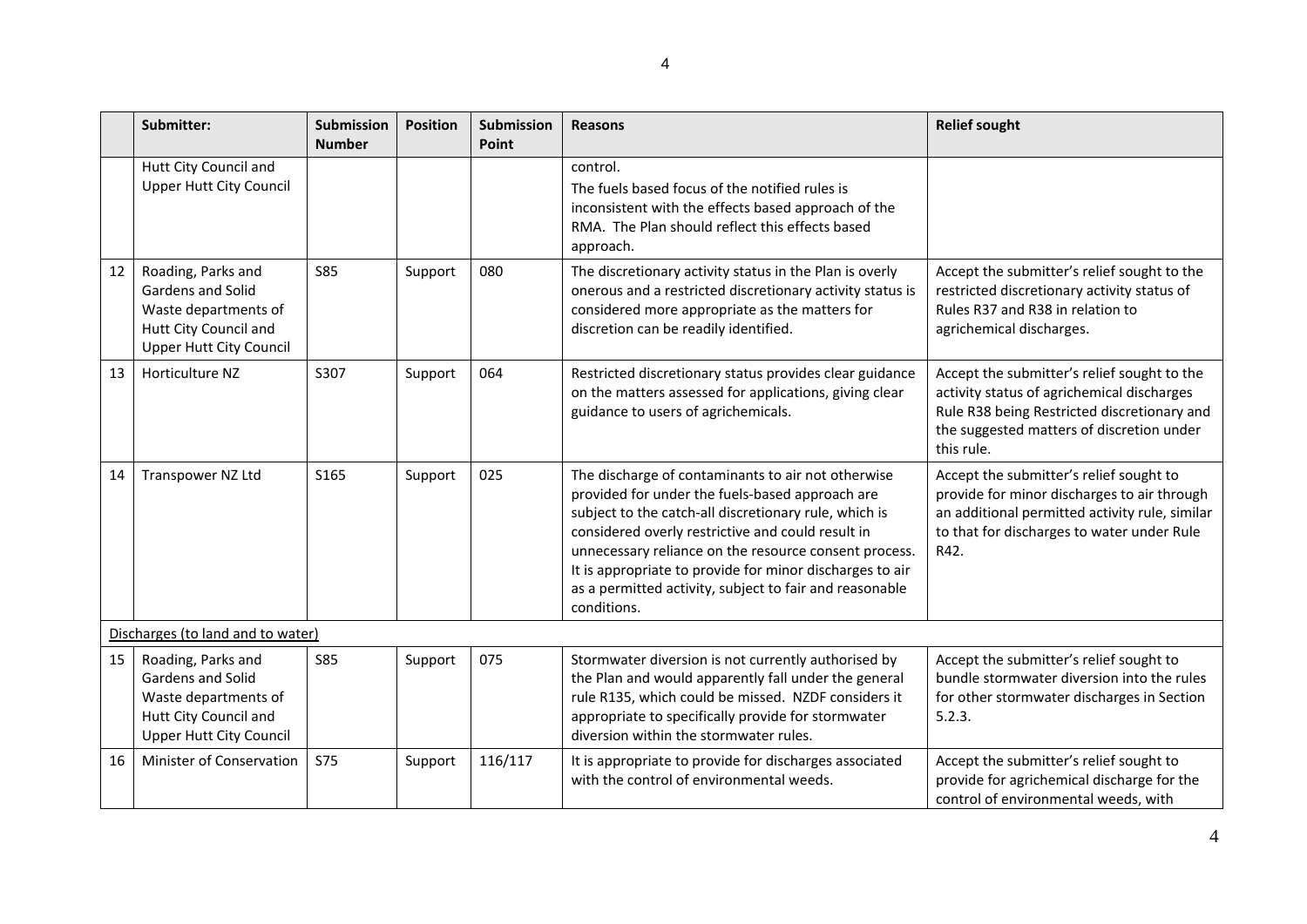|    | Submitter:                            | Submission<br><b>Number</b> | <b>Position</b> | Submission<br>Point | <b>Reasons</b>                                                                                                                                                                                                                                                                                                               | <b>Relief sought</b>                                                                                                                                                                                                                                                                                                                                                                                                                                                                                                                                                                                                                             |  |  |
|----|---------------------------------------|-----------------------------|-----------------|---------------------|------------------------------------------------------------------------------------------------------------------------------------------------------------------------------------------------------------------------------------------------------------------------------------------------------------------------------|--------------------------------------------------------------------------------------------------------------------------------------------------------------------------------------------------------------------------------------------------------------------------------------------------------------------------------------------------------------------------------------------------------------------------------------------------------------------------------------------------------------------------------------------------------------------------------------------------------------------------------------------------|--|--|
|    |                                       |                             |                 |                     |                                                                                                                                                                                                                                                                                                                              | appropriate conditions.                                                                                                                                                                                                                                                                                                                                                                                                                                                                                                                                                                                                                          |  |  |
| 17 | Kiwi Rail Holdings Ltd                | S140                        | Support         | 057                 | Infrastructure providers provide important services to<br>the community and activities undertaken by these<br>providers should be enabled in the Plan. The<br>suggested amendments to rule R70 assist in providing<br>for these activities.                                                                                  | Accept the submitter's relief sought to<br>amend Rule R70 for cleanfill material to<br>provide for activities associated with<br>regionally significant infrastructure, as<br>follows:<br>"(a) the cleanfill material is not located<br>within 20m of a surface water body, or bore<br>used for water abstraction for potable<br>supply unless it is being utilised to maintain<br>or upgrade Regionally Significant<br>Infrastructure, and<br>(e) the volume of cleanfill material<br>deposited at a property shall not exceed<br>100 $m3$ unless it is being utilised to maintain<br>or upgrade Regionally Significant<br>Infrastructure, and" |  |  |
|    | Land Use                              |                             |                 |                     |                                                                                                                                                                                                                                                                                                                              |                                                                                                                                                                                                                                                                                                                                                                                                                                                                                                                                                                                                                                                  |  |  |
| 18 | <b>NZ Transport Agency</b>            | S146                        | Support         | 159/160/16<br>1     | It is appropriate to only require consent for the<br>discharge of stormwater, and not for the use of land<br>itself, under these rules.                                                                                                                                                                                      | Accept the submitter's relief sought to<br>Rules R99, R100 and R101.                                                                                                                                                                                                                                                                                                                                                                                                                                                                                                                                                                             |  |  |
|    | Wetlands and beds of lakes and rivers |                             |                 |                     |                                                                                                                                                                                                                                                                                                                              |                                                                                                                                                                                                                                                                                                                                                                                                                                                                                                                                                                                                                                                  |  |  |
| 19 | <b>NZ Transport Agency</b>            | S146                        | Support         | 223                 | It is appropriate to provide for construction activities<br>as part of this rule, which already provides for the<br>'placement' of the structure. It is also appropriate to<br>remove the reference to 'small' in the rule, as 'small<br>bridge' is not defined in the Plan and removal of 'small'<br>will remove ambiguity. | Accept the submitter's relief sought to Rule<br>114 for river crossing structures, to include<br>construction activities, and removal of the<br>word 'small'.                                                                                                                                                                                                                                                                                                                                                                                                                                                                                    |  |  |
| 20 | <b>NZ Transport Agency</b>            | S146                        | Support         | 173                 | It is appropriate to provide for the use of existing or<br>lawfully established structures that are in existence<br>prior to the NRP.                                                                                                                                                                                        | Accept the submitter's relief sought to add<br>a rule for the use of existing permitted or<br>lawfully established structures in place prior                                                                                                                                                                                                                                                                                                                                                                                                                                                                                                     |  |  |